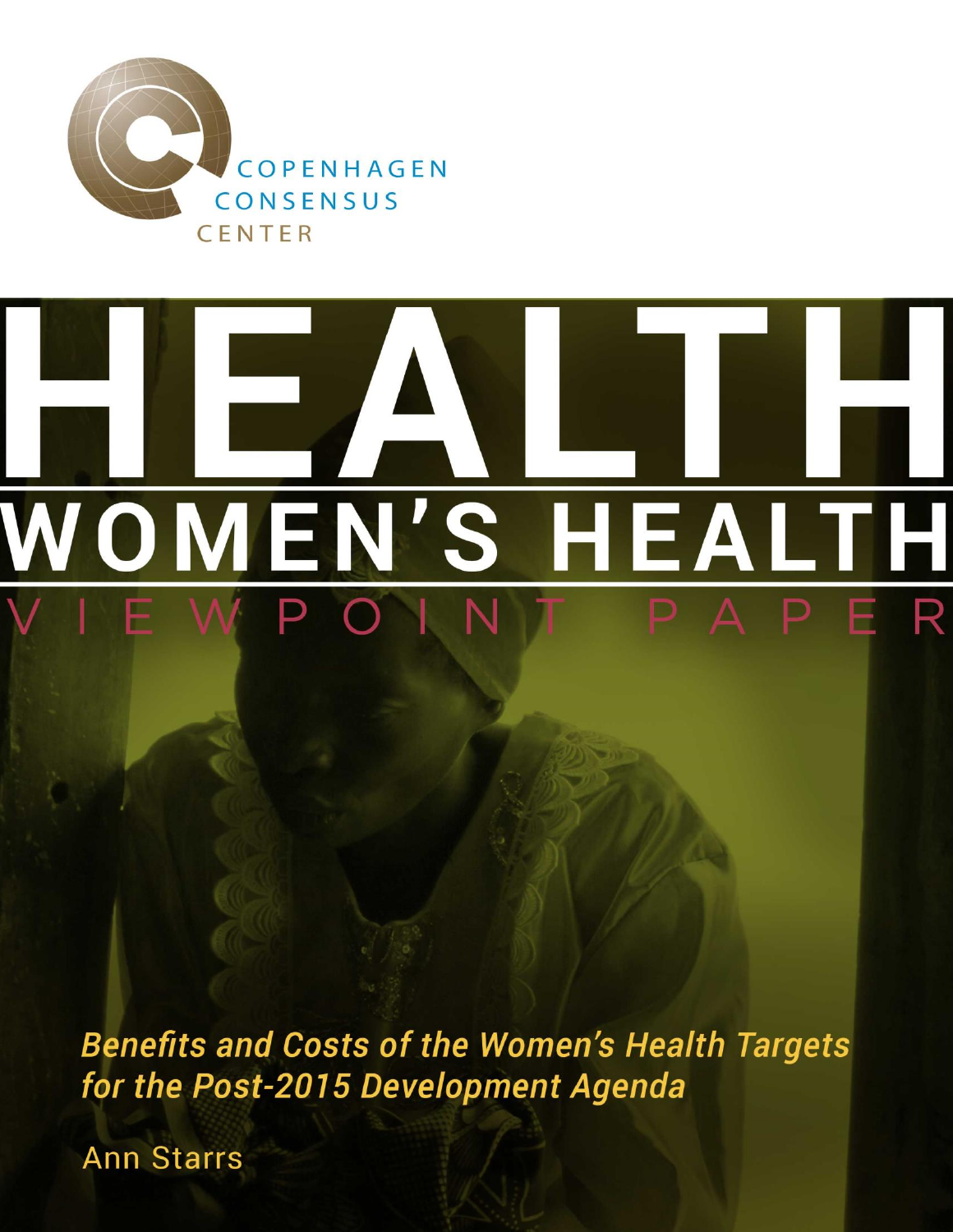

## Benefits and Costs of the Women's Health Targets for the Post-2015 Development Agenda

Post-2015 Consensus

Ann Starrs *Guttmacher Institute*

Working Paper as of 20 January, 2015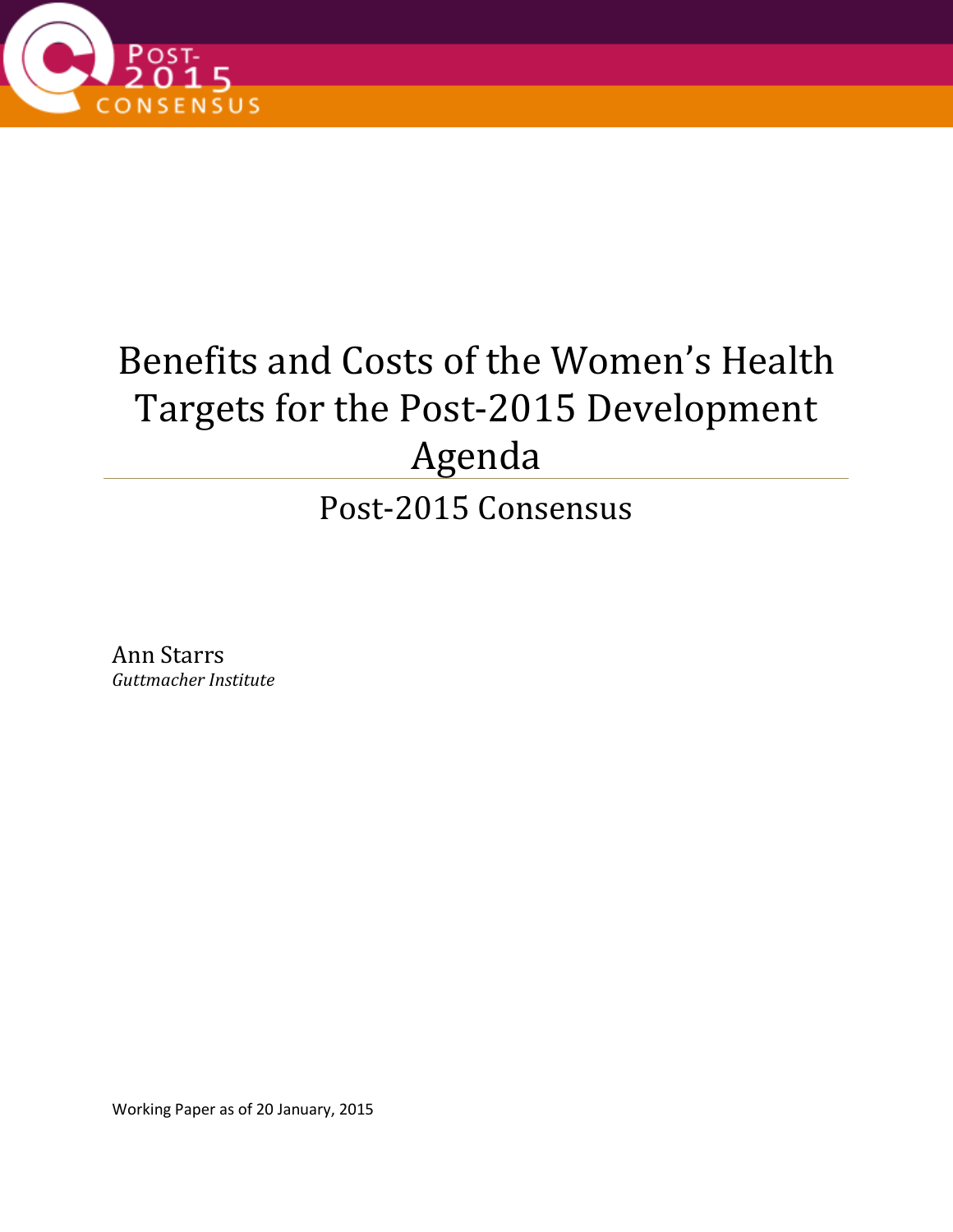The landmark 1993 World Development Report<sup>1</sup> first brought global attention, and solid evidence and analysis, to the argument that investing in health has economic benefits. The understanding that healthier populations are better educated and more productive helped to transform health into a development priority. As the United Nations and its Member States grapple with the challenge of defining the Sustainable Development Goals and setting effective targets and indicators for the 2015-2030 era, it is essential that the global community recognize the importance of universal access to sexual and reproductive health to all aspects of the development goals, from girls' education to reducing poverty to enhancing sustainable economic growth.

In December 2014 the Guttmacher Institute launched a new report – Adding It Up: The costs and benefits of investing in sexual and reproductive health – that offers the evidence to support this argument. The report presents current data on coverage rates for and benefits of key sexual and reproductive health services in 149 developing countries. It analyzes what governments, donors and families are spending on these services; the gaps between current coverage and needs; and what it would cost and what lives would be saved if those gaps were filled.

The report encompasses services essential to the survival, health and well-being of women and their babies, including contraception; maternity care, which includes care during and immediately after pregnancy and childbirth for both mothers and their newborn babies; testing and treatment for pregnant women living with HIV, as well as for their babies; and prevention and treatment of four common and curable sexually transmitted infections. A key element of the analysis is the concept of women who have an "unmet need" for modern contraception – who want to delay or stop childbearing, but are not using an effective method to prevent pregnancy. That number stands at 225 million today.

Addressing that unmet need is one of the most fundamental – and potentially far-reaching – challenges we face in public health. Helping women and families avoid an unwanted pregnancy saves lives and money, as Adding It Up demonstrates. Figure 1 shows that if the unmet need for contraception in the developing world were addressed, the number of unintended pregnancies, abortions (most of which are unsafe), stillbirths, and miscarriages would drop dramatically. This, in turn, would have a huge impact on mortality; the number of maternal deaths would drop by 70,000 per year, and there would be half a million fewer newborns dying every year. Fully satisfying the unmet need for modern contraception would also make health care investments more affordable overall. For every additional dollar invested in contraception, the cost of pregnancy-related care is reduced by about \$1.50

l <sup>1</sup> World Development Report 1993: Investing in Health. Washington, DC: The World Bank, 1993. https://openknowledge.worldbank.org/handle/10986/5976.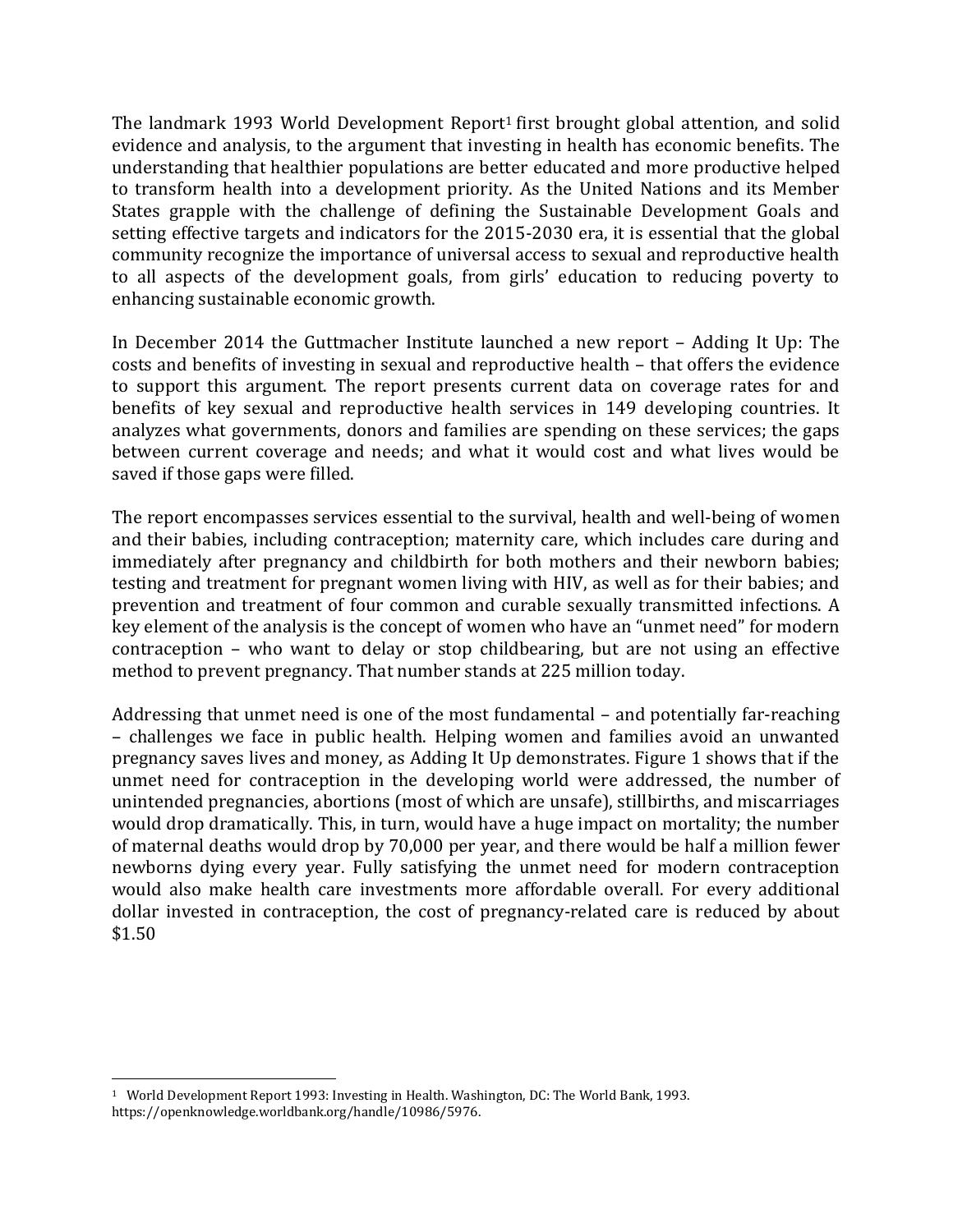

For developing countries as a whole, the financial payoff of addressing the unmet need for modern contraception is significant. In 2014, as shown in Figure 2 (first column), the total amount being spent for reproductive health services was \$18.4 billion, of which \$4.1 billion was being spent on contraception. If maternal and newborn health care were expanded to address current needs, but contraceptive services were left at their current level, the cost of maternal and newborn care would increase significantly, for both intended and unintended pregnancies, from just over \$14 billion to almost \$36 billion. Addressing the unmet need for contraceptive services would cost just over \$9 billion (third column, orange section of the bar). However, by preventing 52 million unintended pregnancies and 21 million unintended births per year, addressing the unmet need for modern contraception would reduce the cost of pregnancy and newborn care for unintended pregnancies from \$10.5 billion to \$2.7 billion. In short, investing an additional \$5 billion to provide contraceptives to women with unmet need would save almost \$8 billion that would not need to be spent on maternal and newborn care.

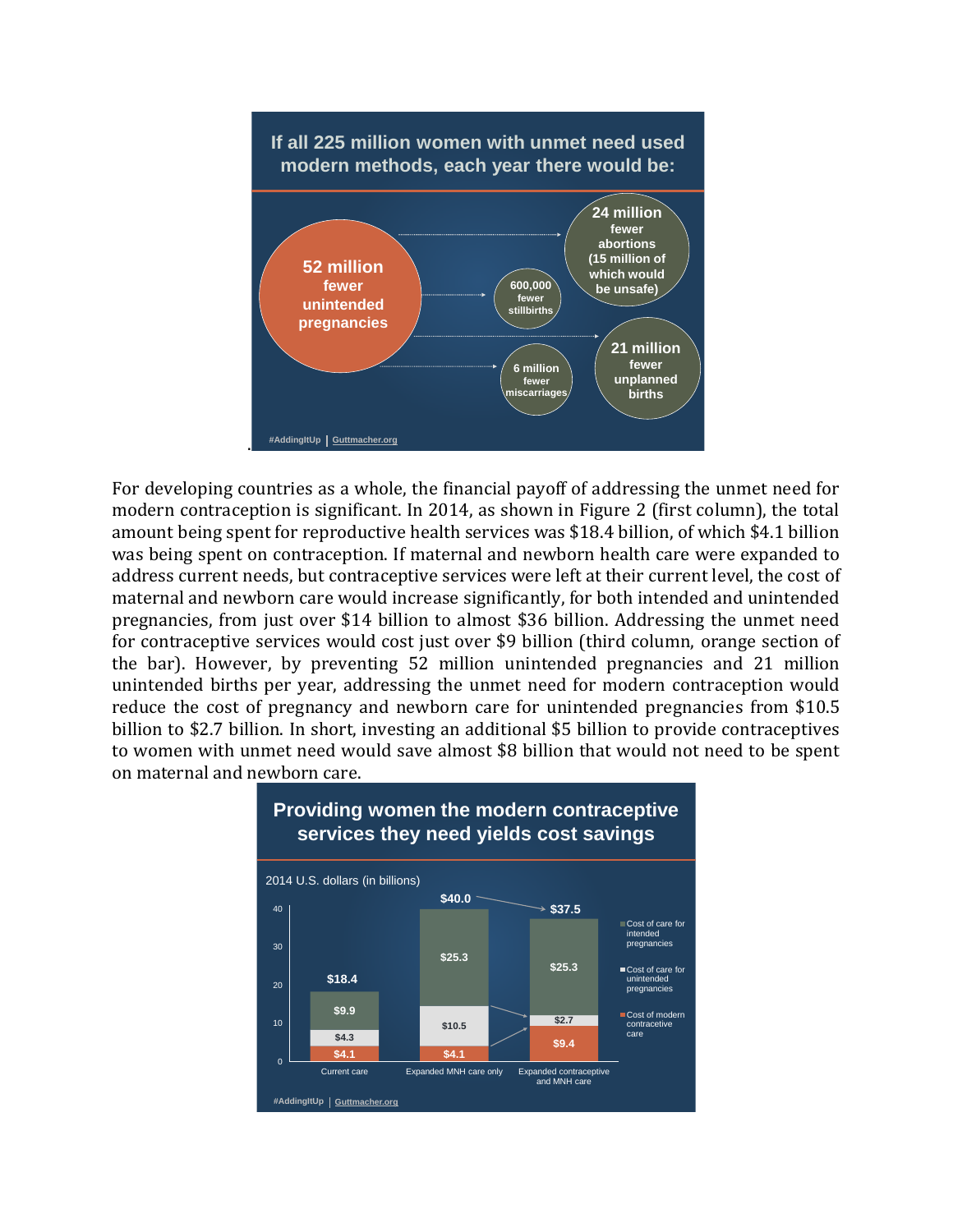This analysis has focused primarily on the costs and benefits of investing specifically in contraception, because there are clear cost savings from doing so – preventing unintended pregnancies offsets the expense that would otherwise be incurred providing care for those pregnancies and newborns. As Adding It Up also makes clear, however, there are much broader health benefits, as well as social and economic benefits, to providing the full range of reproductive health services. Sexual and reproductive health services often serve as an entry point for women into the larger health system, which means women can be screened and treated for a range of other health problems, including anemia, malaria (depending on where they live), and cervical cancer. They can also help women get access to other services they may need, such as counseling and referral in cases of sexual assault or domestic violence.

There are also benefits beyond the health sector, difficult to quantify but no less important. Enabling women to decide on the number and timing of their pregnancies, and enabling them to go through pregnancy and childbirth safely, generally means smaller families and improved health for both women and their children; these in turn contribute to greater economic productivity, higher incomes for households, and improved education and status of girls and women. One analysis estimated that investing an additional \$5 per person in reproductive and child health in countries with high rates of maternal, newborn and child mortality could yield up to nine times that value in economic and social benefits2.

Clearly, sexual and reproductive health services are a "best buy". We need to make sure that their value is recognized, and that governments, donors, and families themselves invest in making sure quality services are available to all who need them.

l

<sup>2</sup> K. Stenberg et al. advancing social and economic development by investing in women's and children's health: A new Global Investment Framework. Lancet, 2014, 383(9925): 1333-1354. http://www.thelancet.com/journals/lancet/article/PIIS0140-6736%2813%2962231-X/abstract